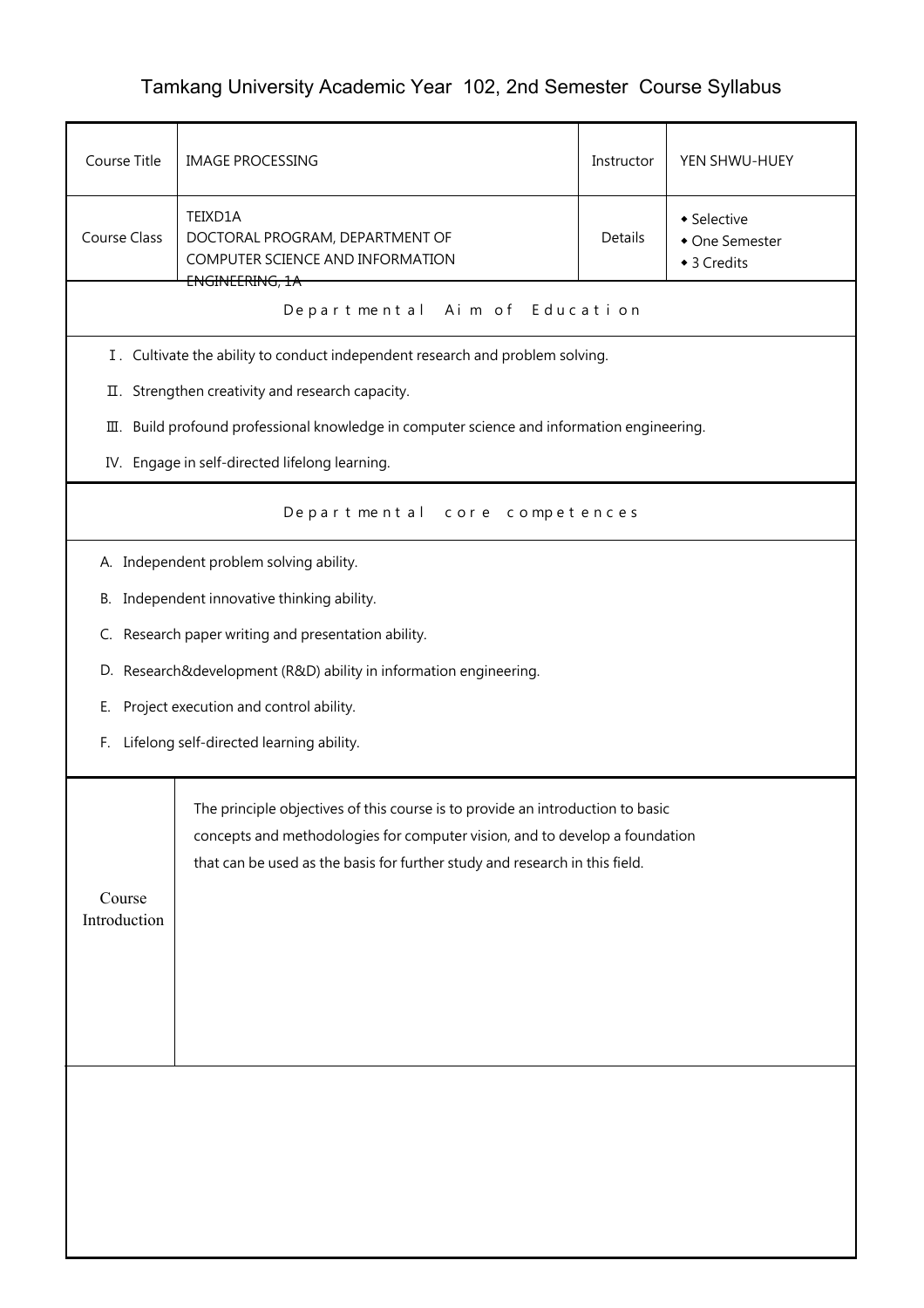## The Relevance among Teaching Objectives, Objective Levels and Departmental core competences

| I.Objective Levels (select applicable ones) : |                |                                     |                           |
|-----------------------------------------------|----------------|-------------------------------------|---------------------------|
| (i) Cognitive Domain : C1-Remembering,        |                | $C2$ -Understanding,                | $C3$ -Applying,           |
|                                               | C4-Analyzing,  | $C5$ -Evaluating,                   | C6-Creating               |
| (ii) Psychomotor Domain : P1-Imitation,       |                | P2-Mechanism,                       | P3-Independent Operation, |
|                                               |                | P4-Linked Operation, P5-Automation, | P6-Origination            |
| (iii) Affective Domain : Al-Receiving,        |                | $A2$ -Responding,                   | A3-Valuing,               |
|                                               | A4-Organizing, | A5-Charaterizing,                   | A6-Implementing           |

II.The Relevance among Teaching Objectives, Objective Levels and Departmental core competences :

 (i) Determine the objective level(s) in any one of the three learning domains (cognitive, psychomotor, and affective) corresponding to the teaching objective. Each objective should correspond to the objective level(s) of ONLY ONE of the three domains.

 (ii) If more than one objective levels are applicable for each learning domain, select the highest one only. (For example, if the objective levels for Cognitive Domain include C3,C5,and C6, select C6 only and fill it in the boxes below. The same rule applies to Psychomotor Domain and Affective Domain.)

 (iii) Determine the Departmental core competences that correspond to each teaching objective. Each objective may correspond to one or more Departmental core competences at a time. (For example, if one objective corresponds to three Departmental core competences: A,AD, and BEF, list all of the three in the box.)

|                |                                                                                                     | Relevance                               |                                  |  |  |  |  |
|----------------|-----------------------------------------------------------------------------------------------------|-----------------------------------------|----------------------------------|--|--|--|--|
| No.            | <b>Teaching Objectives</b>                                                                          | Objective<br>Levels                     | Departmental core<br>competences |  |  |  |  |
| $\mathbf{1}$   | Students will learn basic definitions and operations on image<br>1.<br>processing                   | C <sub>4</sub><br>AB                    |                                  |  |  |  |  |
| $\overline{2}$ | Students will learn how to apply various image processing<br>2.<br>techniques on computer vision    | C <sub>4</sub>                          | <b>ABD</b>                       |  |  |  |  |
| 3              | Students will learn how to program related algorithms and<br>3.<br>problem solving.                 | C <sub>6</sub>                          | <b>ABDE</b>                      |  |  |  |  |
| 4              | Students will survey updated journal papers of related issues and<br>4.<br>make presentations       | C <sub>5</sub>                          | <b>ABCF</b>                      |  |  |  |  |
| 5              | Students will learn how to comment pro and con of academic<br>5.<br>papers                          | C <sub>5</sub>                          | <b>ABCF</b>                      |  |  |  |  |
|                | Teaching Objectives, Teaching Methods and Assessment                                                |                                         |                                  |  |  |  |  |
| No.            | <b>Teaching Objectives</b>                                                                          | <b>Teaching Methods</b>                 | Assessment                       |  |  |  |  |
| $\mathbf{1}$   | Students will learn basic<br>1.<br>definitions and operations on image<br>processing                | Lecture, Discussion                     | Participation                    |  |  |  |  |
| $\overline{2}$ | Students will learn how to apply<br>2.<br>various image processing<br>techniques on computer vision | Lecture, Discussion, Problem<br>solving | Participation, program           |  |  |  |  |
| 3              | Students will learn how to<br>3.<br>program related algorithms and<br>problem solving.              | Lecture, Discussion, Problem<br>solving | Participation, Project           |  |  |  |  |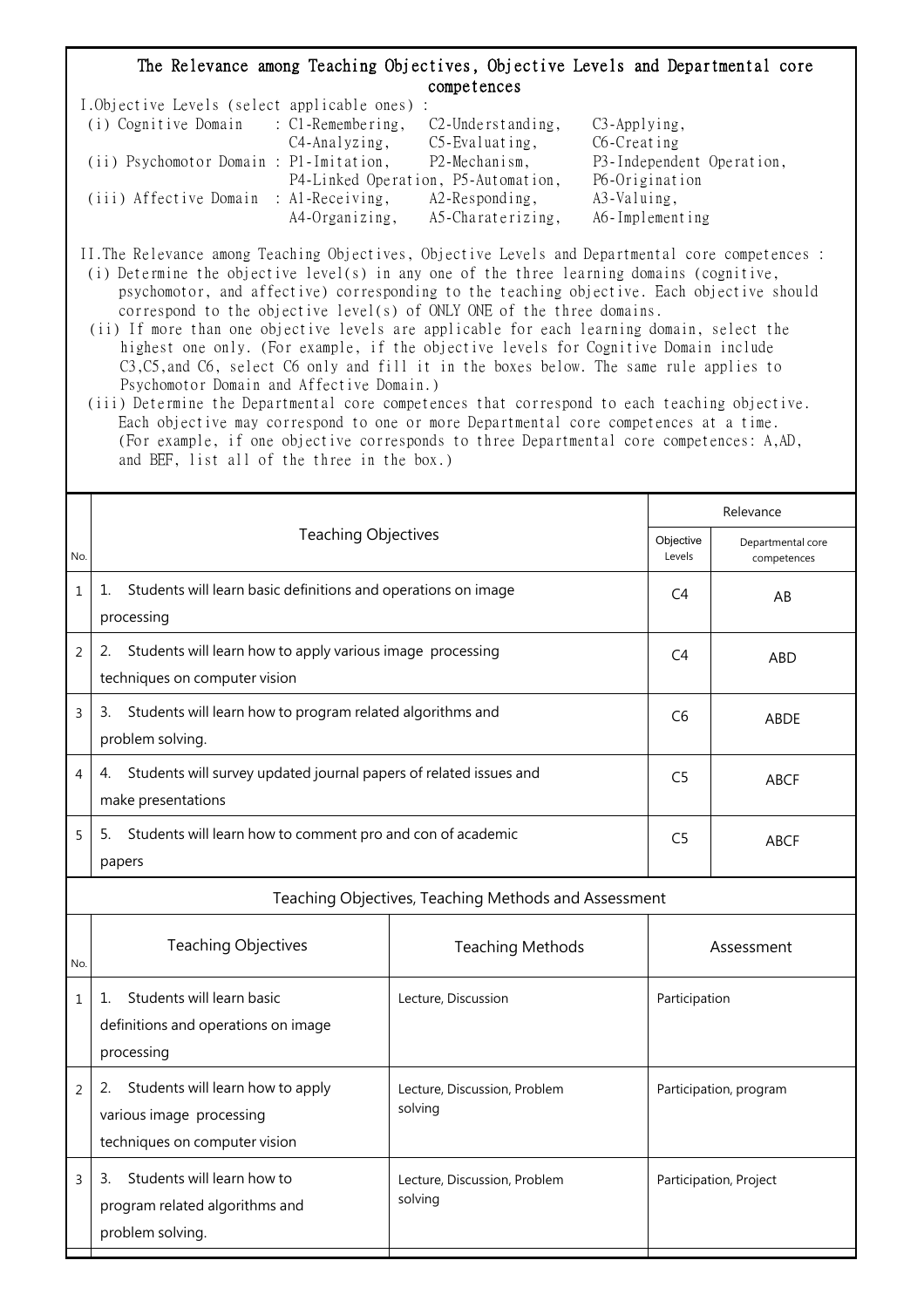| 4                                                    | 4.<br>make presentations                                                                     | Students will survey updated<br>journal papers of related issues and | Discussion                                                                                                                                                    | Report, Participation,<br>presentati |  |  |  |
|------------------------------------------------------|----------------------------------------------------------------------------------------------|----------------------------------------------------------------------|---------------------------------------------------------------------------------------------------------------------------------------------------------------|--------------------------------------|--|--|--|
| 5                                                    | 5.<br>papers                                                                                 | Students will learn how to<br>comment pro and con of academic        | Discussion                                                                                                                                                    | Report, Participation,<br>presentati |  |  |  |
|                                                      | This course has been designed to cultivate the following essential qualities in TKU students |                                                                      |                                                                                                                                                               |                                      |  |  |  |
|                                                      |                                                                                              | Essential Qualities of TKU Students                                  | Description                                                                                                                                                   |                                      |  |  |  |
| A global perspective                                 |                                                                                              |                                                                      | Helping students develop a broader perspective from which to<br>understand international affairs and global development.                                      |                                      |  |  |  |
| $\Diamond$ Information literacy                      |                                                                                              |                                                                      | Becoming adept at using information technology and learning<br>the proper way to process information.                                                         |                                      |  |  |  |
| $\Diamond$ A vision for the future                   |                                                                                              |                                                                      | Understanding self-growth, social change, and technological<br>development so as to gain the skills necessary to bring about<br>one's future vision.          |                                      |  |  |  |
| $\Diamond$ Moral integrity                           |                                                                                              |                                                                      | Learning how to interact with others, practicing empathy and<br>caring for others, and constructing moral principles with which<br>to solve ethical problems. |                                      |  |  |  |
| Independent thinking                                 |                                                                                              |                                                                      | Encouraging students to keenly observe and seek out the<br>source of their problems, and to think logically and critically.                                   |                                      |  |  |  |
| $\Diamond$ A cheerful attitude and healthy lifestyle |                                                                                              |                                                                      | Raising an awareness of the fine balance between one's body<br>and soul and the environment; helping students live a<br>meaningful life.                      |                                      |  |  |  |
| A spirit of teamwork and dedication                  |                                                                                              |                                                                      | Improving one's ability to communicate and cooperate so as to<br>integrate resources, collaborate with others, and solve<br>problems.                         |                                      |  |  |  |
| $\Diamond$ A sense of aesthetic appreciation         |                                                                                              |                                                                      | Equipping students with the ability to sense and appreciate<br>aesthetic beauty, to express themselves clearly, and to enjoy<br>the creative process.         |                                      |  |  |  |
|                                                      | Course Schedule                                                                              |                                                                      |                                                                                                                                                               |                                      |  |  |  |
| Week                                                 | Date                                                                                         |                                                                      | Subject/Topics                                                                                                                                                | <b>Note</b>                          |  |  |  |
| 1                                                    | $103/02/17$ ~<br>103/02/23                                                                   | OpenCV Introduction                                                  |                                                                                                                                                               |                                      |  |  |  |
| 2                                                    | $103/02/24$ ~<br>103/03/02                                                                   | <b>Basic Image Processing Algorithms</b>                             |                                                                                                                                                               |                                      |  |  |  |
| 3                                                    | $103/03/03 \sim$<br>103/03/09                                                                | Feature detection and matching-I                                     |                                                                                                                                                               |                                      |  |  |  |
| 4                                                    | $103/03/10 \sim$<br>103/03/16                                                                | Feature detection and matching-II                                    |                                                                                                                                                               |                                      |  |  |  |
| 5                                                    | $103/03/17$ ~<br>103/03/23                                                                   | Segmentation I                                                       |                                                                                                                                                               |                                      |  |  |  |
| 6                                                    | $103/03/24 \sim$<br>103/03/30                                                                | Segmentation II                                                      |                                                                                                                                                               |                                      |  |  |  |
| 7                                                    | $103/03/31$ ~<br>103/04/06                                                                   | no class                                                             |                                                                                                                                                               |                                      |  |  |  |
| 8                                                    | $103/04/07$ ~<br>103/04/13                                                                   | Feature-based alignment I                                            |                                                                                                                                                               |                                      |  |  |  |
|                                                      |                                                                                              |                                                                      |                                                                                                                                                               |                                      |  |  |  |